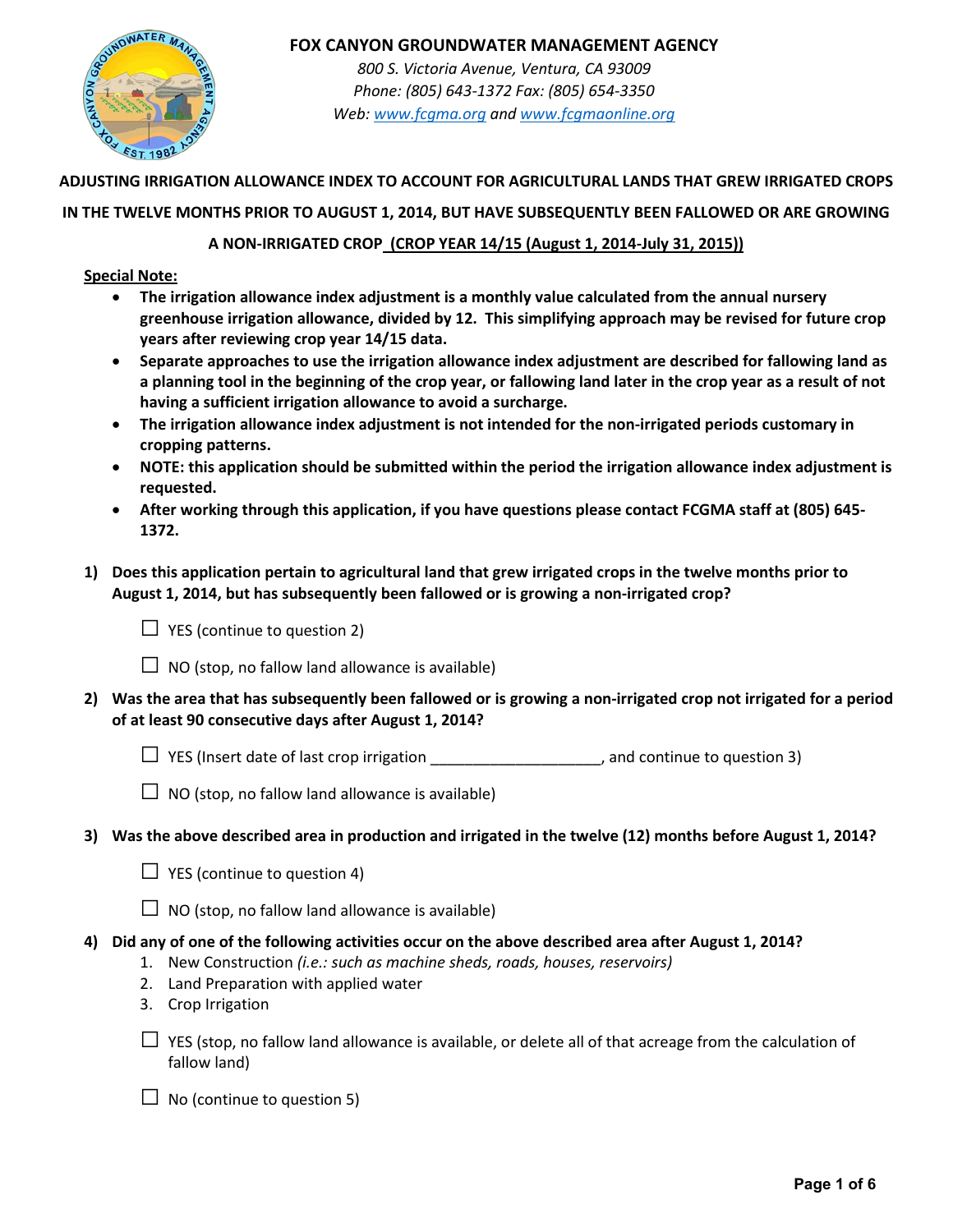

*800 S. Victoria Avenue, Ventura, CA 93009 Phone: (805) 643-1372 Fax: (805) 654-3350 Web: www.fcgma.org and www.fcgmaonline.org*

- **5) Submit a map or maps covering the twelve (12) month period prior to August 1, 2014 in order to identify the previously irrigated crops and their acres during that time frame. (***Note, if you completed the IAI Applications and maps for calendar year 2013, and the first seven months of 2014, and those contain the required information, please submit that documentation.)* **Documentation must include:**
	- a. Assessor's Parcel Numbers (APN)
	- b. On the map(s) identify the previously Irrigated Crop type(s) and acreage(s) being sure to identify the Fallow Land area for crop year 14/15
- **6) To demonstrate crop year 14/15 fallowed acreage, submit a map identifying the crop year 14/15 crop type(s) and acreage(s) starting August 1, 2014. Map(s) must identify the acres (described in step 5 above) that the fallow land allowance is requested for. Include the following on the map:**
	- a. Assessor's Parcel Number (APN)
	- b. On the map(s) identify the crop type(s) and acreage(s) fallowed and the crop type that the fallow land allowance is requested for.
- **7) Calculate and attach your requested fallow land allowance on separate sheet(s) of paper using the example calculations.**

Please also write in the requested amount here:

**8) Sign and date below, and submit this application along with your maps to the Agency for review.**

I declare under penalty and perjury under the laws of the State of California that the information contained in this application is true and correct.

**Name** Date **Signature Signature Signature Date**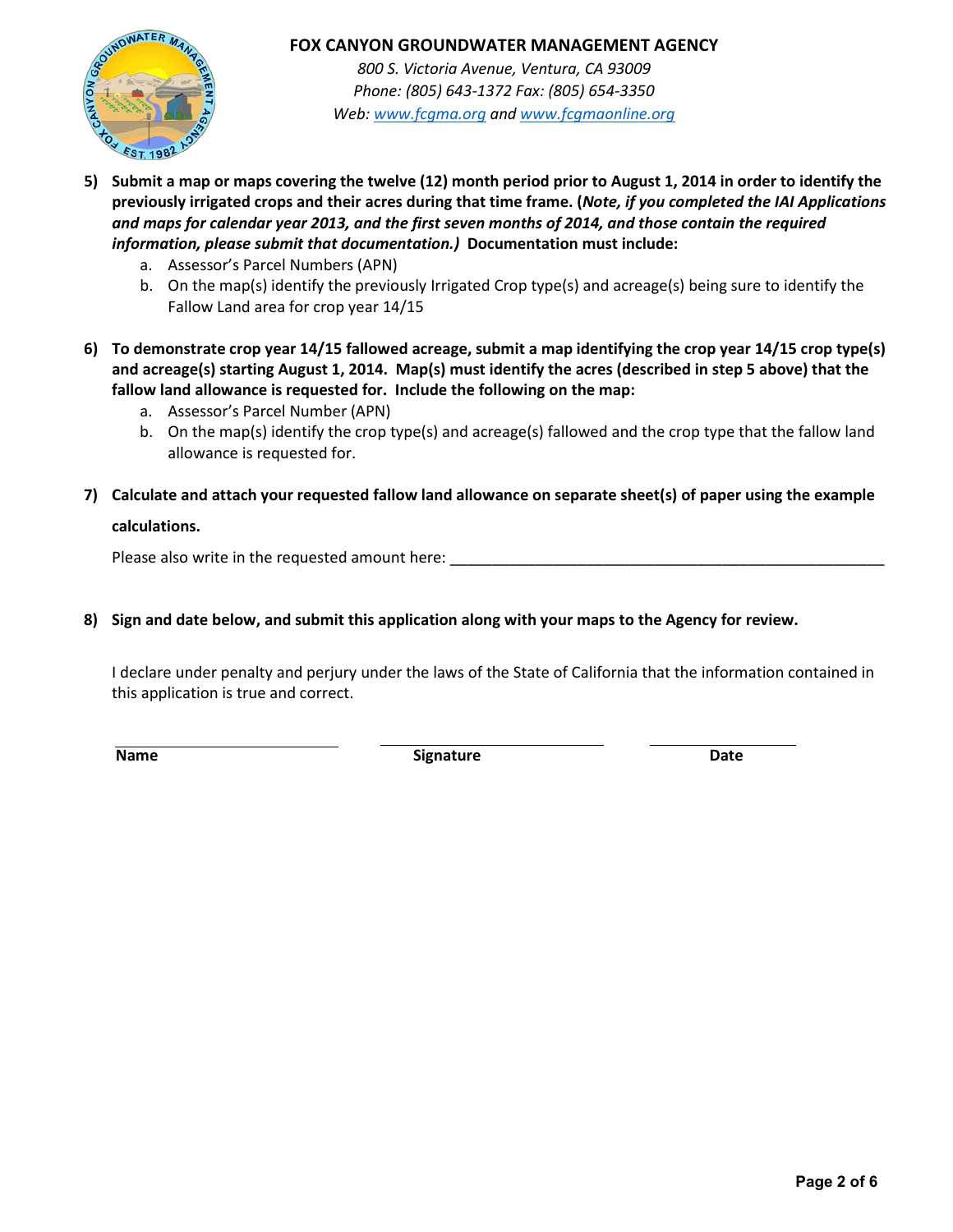

*800 S. Victoria Avenue, Ventura, CA 93009 Phone: (805) 643-1372 Fax: (805) 654-3350 Web: www.fcgma.org and www.fcgmaonline.org*

## **Examples:**

A. Crop grown is 100 acres of Avocados >70% Ground Shading located in Zone 1 during a Dry year type. The irrigation allowance is 3.1 acre-feet (AF) per acre. The calculated irrigation allowance for the crop year is 310 AF. In the beginning of the year, the grower determines 330 AF is required. Under existing Agency rules, the grower can pay the surcharge rate on the additional 20 AF or apply for an adjustment to the irrigation allowance based on fallowing or growing a non-irrigated crop and applying that adjustment to the irrigation allowance to the avocado acreage that will be grown in crop year 14/15.

In this example, the grower decides to fallow some acres of Avocados>70% Ground Shading, request an irrigation allowance adjustment and apply it to the acres grown this crop year. The grower determines that to avoid paying the surcharge on 20 AF, 5.75 acres (at 0.29 AF per acre per month for 12 months) need to be fallowed, providing an additional irrigation allowance of 20 AF. The grower can grow 94.25 acres of Avocados > 70% Ground Shading at an adjusted irrigation allowance of 3.3 AF per acre. (See attached calculation sheet for details.)

B. Crop grown is 100 acres of Year-Round Vegetables located in Zone 2 during a Dry year type. The irrigation allowance is 3.5 AF per acre. The calculated irrigation allowance for the crop year is 350 AF. A grower determines three (3) months before the end of the crop year that 400 AF is desired for the entire crop year. Under existing Agency rules, the grower can pay the surcharge rate on the additional 50 AF or fallow acreage and apply that fallow allowance to the acreage that will continue to be grown.

In this example, the grower decides to evaluate fallowing some acres of Year-Round Vegetables, and consider requesting a fallow land allowance and applying it to the remainder of acres grown this crop year. In order to obtain the additional 50 AF of irrigation allowance for three (3) months, the grower first determines that the non-irrigated allowance is 0.33 AF per acre per month. The fallow period will last three (3) months, and three (3) months times 0.33 AF is 0.99 AF per acre for remainder of crop year. Dividing 50 AF by 0.99 AF per acre for the three (3) month period results in required fallowing of 50.51 acres for the last three (3) months of the year. (See attached calculation sheet for details.)

C. Crops grown are 100 acres of Strawberries – Summer (grown during a six month period of July through December) followed by 100 acres of Misc. Vegetable – Spring (grown during a four month period February through May) located in Zone 3 during a Typical year type. The irrigation allowance is 1.6 AF per acre for Strawberries – Summer and 1.5 AF per acre for Misc. Vegetable – Spring. The calculated irrigation allowance for the crop year is 160 AF + 150 AF = 310 AF. *(Note: There is some "planned down time" (less than 90 days) between the Strawberries - Summer and Misc. Vegetable – Spring, and the end of the vegetable crop and start of the new crop year. This planned down time would not be allowed a fallow land allocation.)*

The grower determines that the Strawberries – Summer allocation is not sufficient and the crop actually requires 1.8 AF per acre. The Misc. Vegetable – Spring allocation is not sufficient and the crop actually requires 1.6 AF per acre. The grower determines that 180 AF + 160 AF = 340 AF is required. The difference between the irrigation allowance and the grower's irrigation requirement is 30 AF. Under existing Agency rules, the grower can pay the surcharge rate on the additional 30 AF or fallow acreage and apply that fallow allowance to the acreage that will continue to be grown.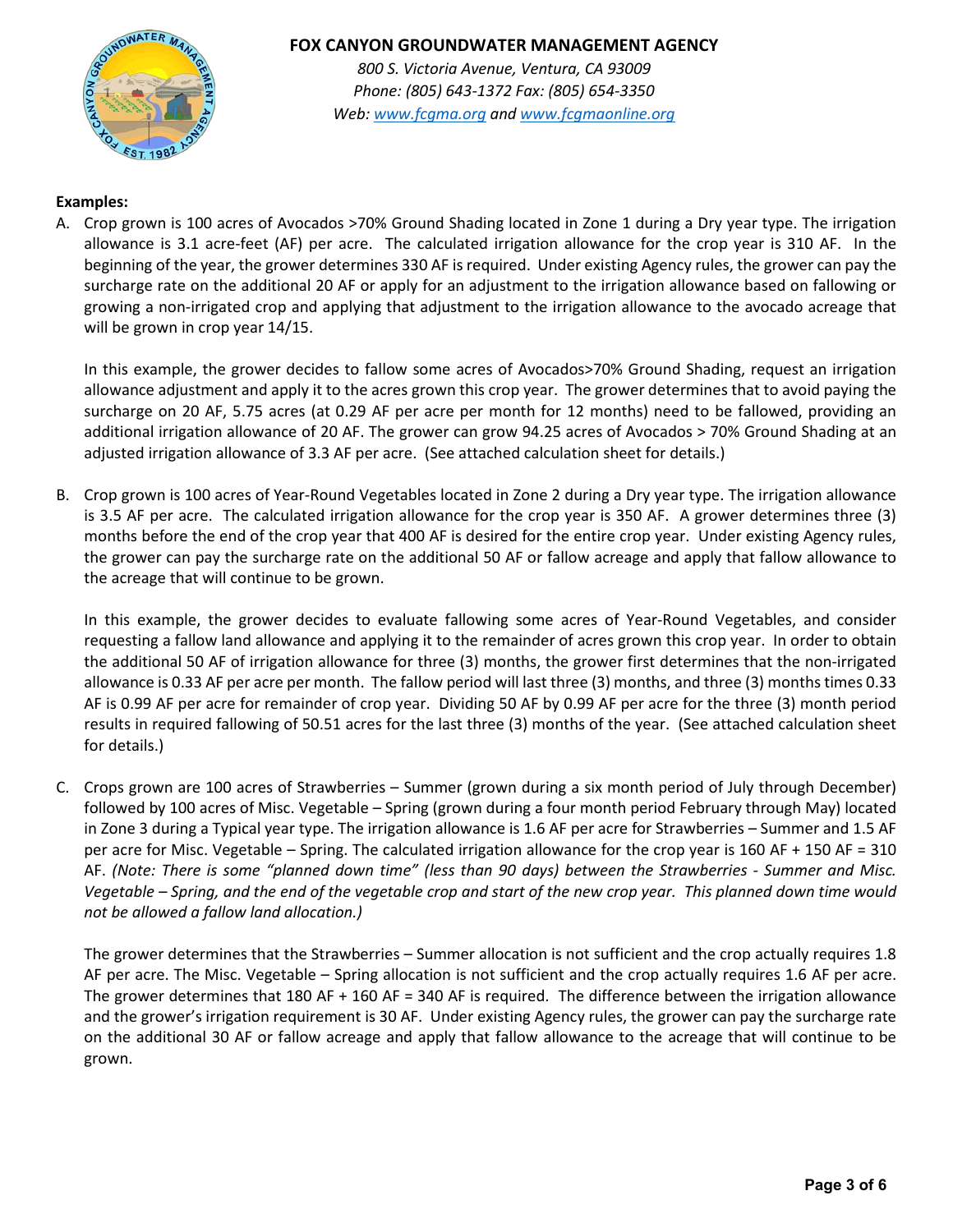

*800 S. Victoria Avenue, Ventura, CA 93009 Phone: (805) 643-1372 Fax: (805) 654-3350 Web: www.fcgma.org and www.fcgmaonline.org*

In this example, the grower decides ahead of time to fallow some of the Strawberries – Summer and Misc. Vegetable – Spring acreage, take that fallow land allowance and apply it to the remainder of acres grown this crop year. The grower determines that the summer strawberries will be grown for 6 months and the spring crop will be grown for 4 months and some acreage from each crop will need to be fallowed or be non-irrigated during that timeframe to avoid paying the surcharge on 30 AF. The grower calculates that 10.10 acres of Strawberries – Summer (at 1.6 AF per acre) along with 7.58 acres of Misc. Vegetable – Spring (at 1.5 AF per acre) need to be fallowed. Together this provides an additional irrigation allowance of 30 AF. The grower can grow 89.90 acres of Strawberries – Summer and 92.42 acres of Misc. Vegetable – Spring. (See attached calculation sheet for details.)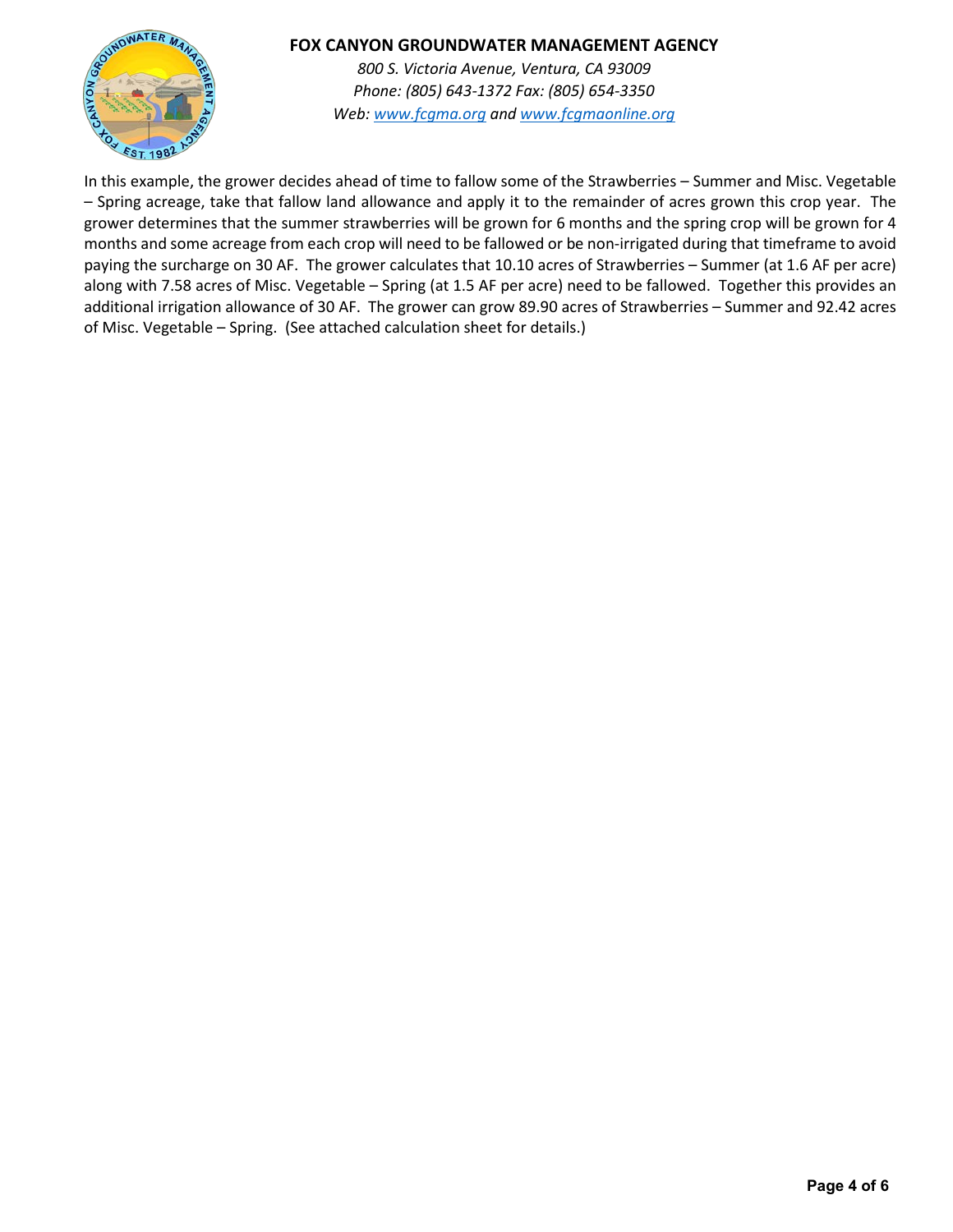|                                        | A                                                                                        | B                                                 | C                                                 | D                                                                                     | E                                       | F.                                                    | G                                                         | H                                                 |                                                                  |                                                                                            |
|----------------------------------------|------------------------------------------------------------------------------------------|---------------------------------------------------|---------------------------------------------------|---------------------------------------------------------------------------------------|-----------------------------------------|-------------------------------------------------------|-----------------------------------------------------------|---------------------------------------------------|------------------------------------------------------------------|--------------------------------------------------------------------------------------------|
|                                        | <b>Example A</b>                                                                         | Initial planned<br><b>Irrigated Acres</b><br>(Ac) | Initial IA for<br>Irrigated<br>acres<br>(AF/acre) | <b>Grower</b><br>determined<br>Crop water<br>requirement<br>per acre<br>$ $ (AF/acre) | <b>Needed adjustment</b><br>the IA (AF) | <b>Planned duration</b><br>of adjustment in<br>months | Available non-<br>irrigated IA in<br>AF/acre per<br>month | IA adjustment per<br>acre for planned<br>duration | Required<br>fallowed or non- adjusted Crop IA<br>irrigated acres | <b>Revised irrigatable</b><br>Acres that can be<br>irrigated with the<br>without surcharge |
| 2<br>$\mathbf{3}$                      | Avocados > 70% Ground Shading Zone<br>1 (dry year)                                       | 100                                               | 3.1                                               | 3.3                                                                                   | $=(D2-C2)*B2$                           | 12                                                    | $= B17$                                                   | $=G2*F2$                                          | $=E2/H2$                                                         | $= B2 - 12$                                                                                |
|                                        | <b>Example B</b>                                                                         |                                                   |                                                   |                                                                                       |                                         |                                                       |                                                           |                                                   |                                                                  |                                                                                            |
| 5<br>$6\overline{6}$<br>$\overline{ }$ | Year-Round Vegetables Zone 2 (Dry-<br>year)<br><b>Example C</b>                          | 100                                               | 3.5                                               |                                                                                       | $=(D5-C5)*B5$                           | ঽ                                                     | $=$ E17                                                   | $= G5*F5$                                         | $=E5/H5$                                                         | $=$ B5-I5                                                                                  |
|                                        | Strawberries-Summer Zone 3 (Typical<br>8 Year)<br>Misc. Vegetable Spring Zone 3 (Typical | 100                                               | 1.6                                               | 1.8                                                                                   | $=(D8-C8)*B8$                           | 6                                                     | $=$ H17                                                   | $=G8*F8$                                          | $=E8/H8$                                                         | $=$ B8-I8                                                                                  |
|                                        | 9 Year)                                                                                  | 100                                               | 1.5                                               | 1.6                                                                                   | $=(D9-C9)*B9$                           |                                                       | $=$ H17                                                   | $= G9*F9$                                         | $=E9/H9$                                                         | $=$ B9-I9                                                                                  |